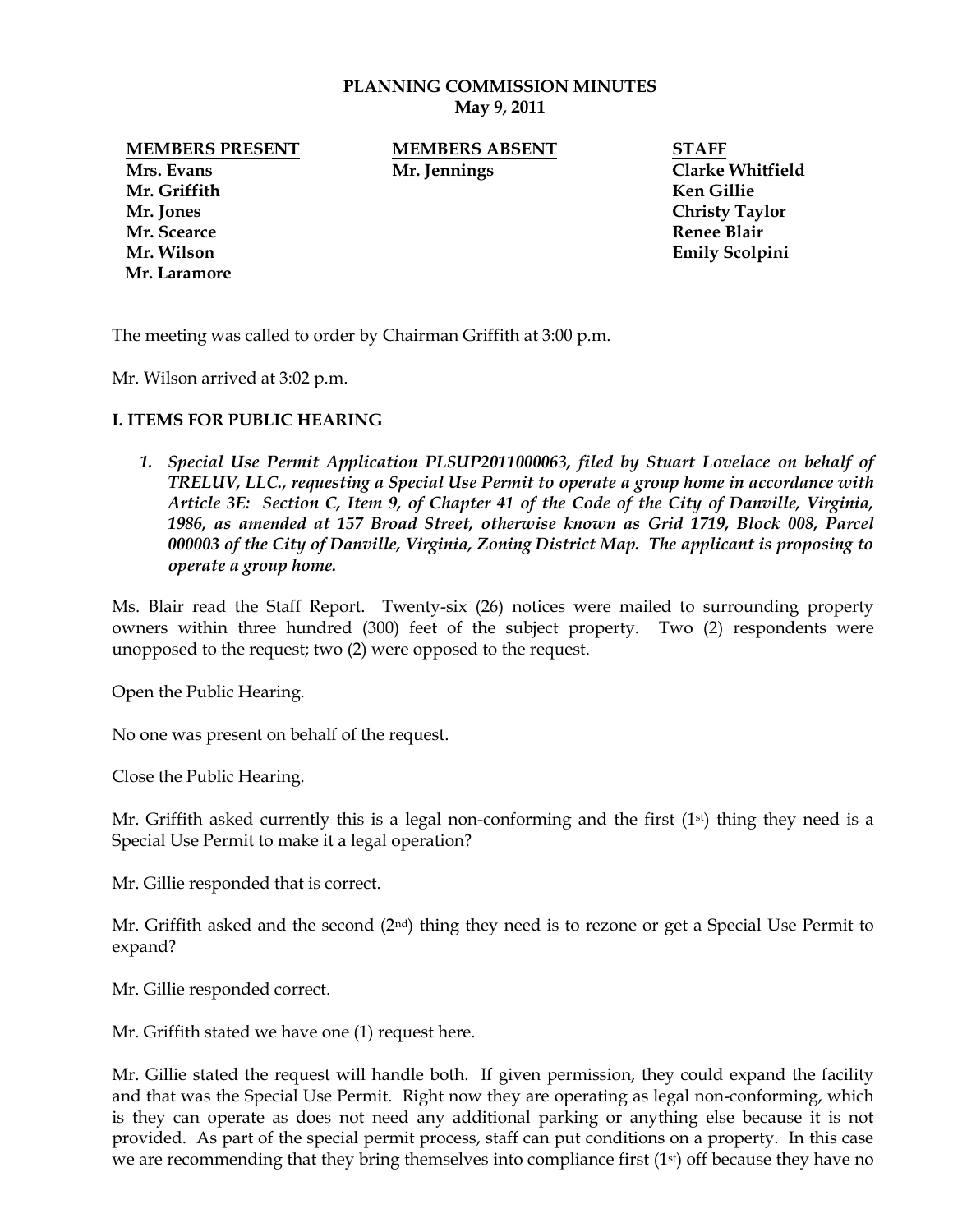off-street parking for their employees or any other guests to the facility. They are just in operation. They do not have a Special Use Permit. If there were a fire or a flood tomorrow, something that would destroy the facility they could not rebuild without a special use permit. As part of this, they came in to talk to us about expanding the facility. The expansion triggers additional requirements. We have not been told how those requirements are going to be adequately addressed. Staff has concerns with the expansion of the facility. That is why we are recommending denial on the allowance of the expansion. We recognize it as an existing facility and we would recommend that the special use permit for the existing facility be granted bringing their legal non-conforming status into a conforming status; because they have met the requirements for conforming status. They got the required parking through a lease agreement with an adjacent property and the facility is allowed in that district if they get a special use permit. We just do not think we have enough information to allow them to expand as they have asked for.

Mr. Whitfield asked have you been provided a copy of that lease?

Mr. Gillie responded we have not been provided a copy of that lease yet. We have had verbal confirmation that they have it, but I have not seen the lease yet.

Mr. Griffith stated I am trying to figure out where they are leasing parking.

Mr. Gillie stated there is parking lot across the street that is used by the Urological Clinic overflow parking down over the hill.

Mr. Griffith stated ok, that is diagonally across the street.

Mr. Gillie stated correct. It has to be within three hundred (300) feet.

Mr. Griffith stated there is a parking lot behind their piece of property.

Mr. Gillie stated correct.

Mr. Griffith stated but that has an eight (8) feet high chain link fence around it.

Mr. Gillie stated that is correct. The parking that they are leasing is across the street, kind of down from it.

Mr. Griffith asked there is a large out building directly behind the building. Were they going to tear that down to expand?

Mr. Gillie responded that would have to be removed.

Mr. Griffith stated because there was not room there with that out building. There is not room on that piece of property to expand anything.

Mr. Gillie stated that is why we have requested a site plan. It is required for an expansion. We do not have that. Our opinion is that would have to be removed to allow for an expansion. Once that is removed we have the issue of parking. How do you provide parking for the additional number of staff that is required? You do not have sufficient access around either side of the building. You would have to cross someone else's property. There are a lot of questions we feel that are unanswered for the expansion. Now the existing operation has been there for quite a long time. We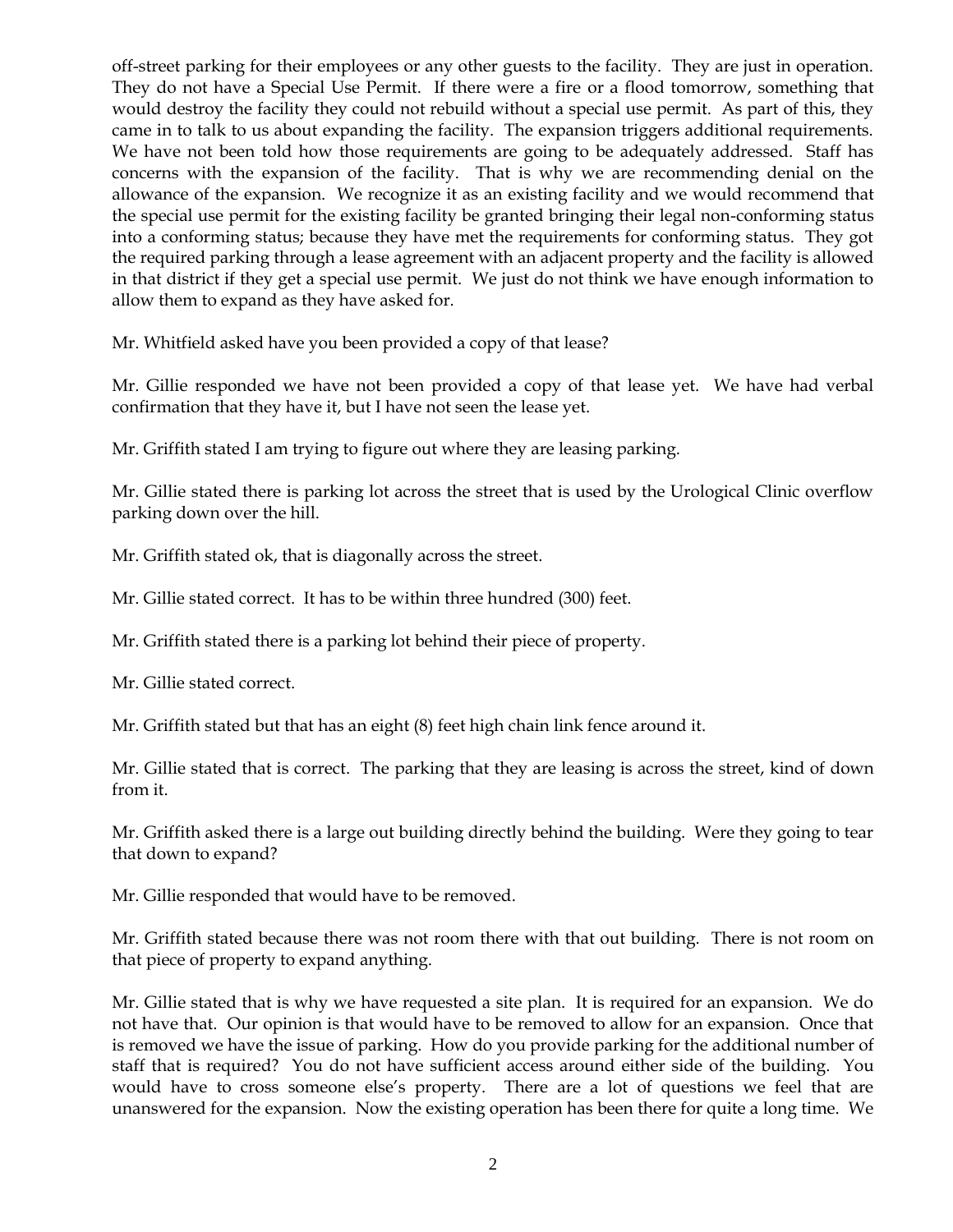are not opposed to the existing operation. It is just making it larger. We have some questions unanswered.

Mr. Laramore asked so this special use permit is strictly or has nothing to do with the expansion. It has to do with maintaining the thirteen (13) residents. Is that correct?

Mr. Gillie responded they have requested the expansion. Now just because that is what someone requests a special use permit, you do not necessarily have to grant what they have requested. You can condition it upon what you feel is appropriate for the area. They have asked to expand. As part of that expansion they have to bring themselves into compliance. Staff is recommending that a special permit be issued to bring the existing operation into compliance, but not allow for the expansion at this time until those questions are answered.

Mr. Laramore asked would it be a permit with conditions so if they decided to go further they would have to come back?

Mr. Gillie responded they would have to come back and ask for modifications to that special use permit.

Mr. Wilson stated I am still learning my ropes here. Is it normal for us to grant a special use on just a verbal agreement regarding parking?

Mr. Gillie responded we will put a condition in the ordinance that they actually provide us the written lease agreement and it has to be approved by the City Attorney. If they fail to do so, the special use permit can expire while they can continue with their legal non-conforming status. It will not shut the facility down because they were operating prior to them coming and asking for it and prior to the adoption of the current Zoning Code. All it would do is protect them and it is in their best interest to provide that because it protects them in case there is some type of accident or something else and the facility is destroyed. We have had verbal confirmation that they have it. I have just not seen the actual paperwork on it yet. That still does not address their request to expand which started the whole process.

Mr. Jones asked it is my understanding that we cannot give approval to conditions that violate the Code, right?

Mr. Gillie responded that is correct.

Mr. Jones stated to expand as he wants to expand from the information that we have now would be in violation of the Code.

Mr. Gillie stated that is correct. We would not have the required parking. We would not have the information on the fire suppression system, setbacks, and some other things.

Mrs. Evans asked what happened to the neighbor concerns that were expressed at the March meeting? Did anyone ever look into that?

Mr. Gillie responded we have looked into that. There are some issues that really cannot be discussed in a public forum. There have been some investigations done. That is all I can really say at this time. Attorney, is that correct because of the sensitive nature of the matter?

Mr. Whitfield responded I think you are right.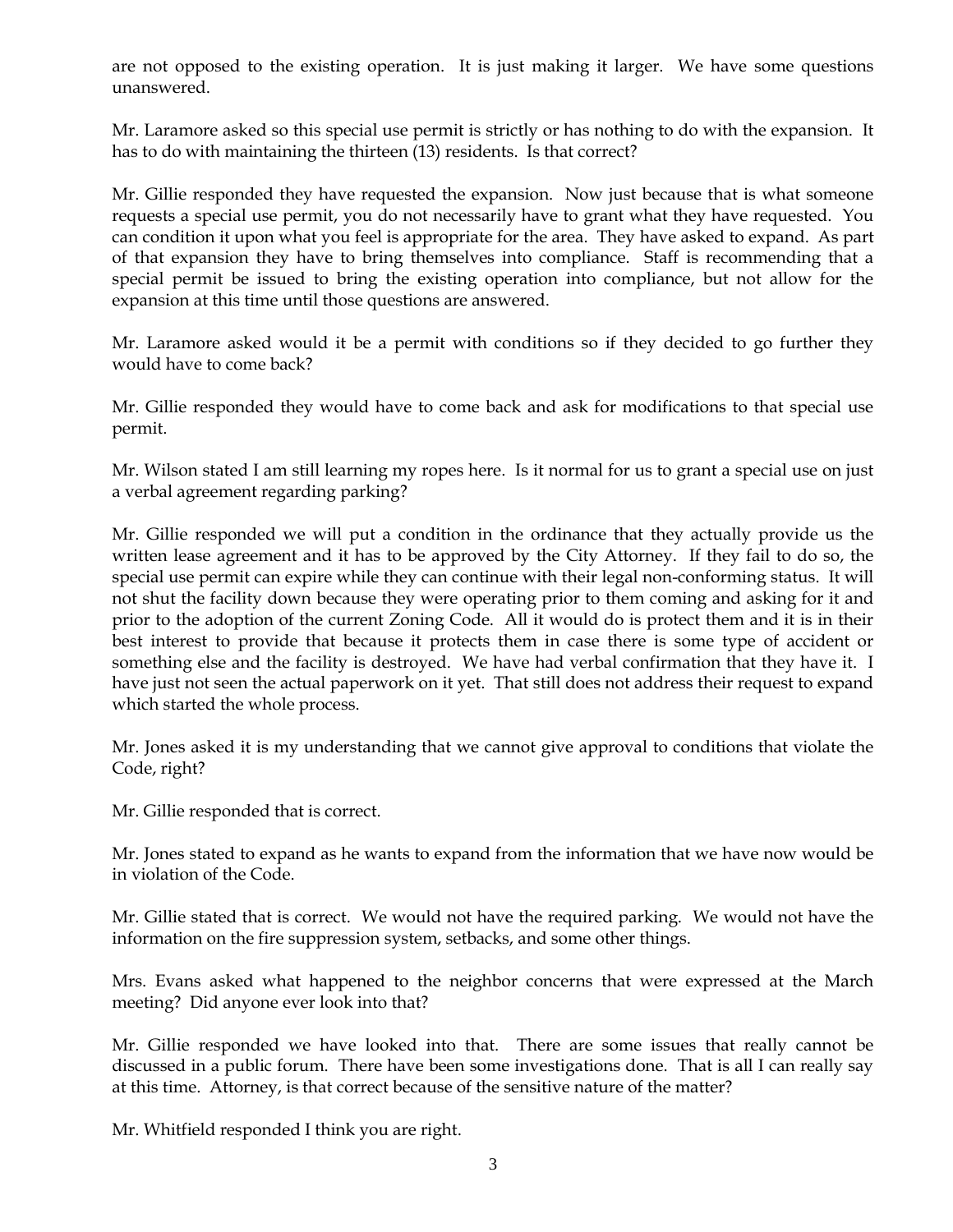Mrs. Evans asked should we be voting on this?

Mr. Gillie responded the voting is on what they have got right now, the legal status of the operation. Yes, you can vote on the legal status of the operation. The expansion, again if they provided that additional information you could vote on that. Staff is not recommending that because they have not addressed the concerns that we have. The neighbors' concerns on the care of the others in the facility are not something that comes into play in front of Planning Commission, because you do not regulate how they operate the facility as much as they have a group home, do they meet the criteria for parking, do the meet the requirements for setbacks, is it a safe facility per say that meets all of the other Code requirements not as much as how they operate, their internal operations. That is handled through a different group and that is being addressed through other organizations.

**Mr. Scearce made a motion to approve Special Use Permit Application PLSUP201000063 as the current operation with no more than thirteen (13) residents providing a lease agreement for the parking, not allowing for any expansion. Mr. Jones seconded the motion. The motion was approved by a 6-0 vote.** 

- *2. Rezoning Application PLRZ20110000138, filed by Terry Francisco on behalf of Ameritech Service Co., Inc., requesting to amend the Year 2020 Land Use Plan from Suburban Single Family Residential to Attached and Mixed Residential and to rezone from M-R, Multi-family Residential to A-R, Attached Residential District, 0.24 acres on Thunderbird Circle, otherwise known as Grid 2918, Block 001 Parcel 000004 of the City of Danville, Virginia, Zoning District Map. The applicant is proposing to construct a townhome complex.*
- *3. Rezoning Application PLRZ20110000139, filed by Terry Francisco on behalf of Ameritech Service Co., Inc., requesting to amend the Year 2020 Land Use Plan from Suburban Single Family Residential to Attached and Mixed Residential and to rezone from M-R, Multi-family Residential to A-R, Attached Residential District, 0.25 acres on Thunderbird Circle, otherwise known as Grid 2918, Block 001 Parcel 000003 of the City of Danville, Virginia, Zoning District Map. The applicant is proposing to construct a townhome complex.*

Miss Scolpini read the Staff Report. Sixty-five (65) notices were mailed to surrounding property owners within three hundred (300) feet of the subject property. Fourteen (14) respondents were unopposed to the request; six (6) were opposed to the request.

Open the Public Hearing.

No one was present on behalf of the request.

Close the Public Hearing.

Mr. Gillie stated the applicant had called stating that he was unable to attend the meeting today. I wanted to let you know. He was planning on attending. It was kind of a last minute thing.

Mr. Jones stated one (1) of our comments says, "We would like to suggest clearing all trees." Another comment is "a row of trees are left at the edge." Do you have any idea what is going to happen to the trees? Is he going to clear it all? Is he going to leave a row?

Mr. Gillie responded we are waiting on the final site plan for it. In discussing it with them, they are planning on clearing all of the trees if possible off of the lot. They did the same thing just across the street to the north. If you were out at the site, as you came down Thunderbird, this property is on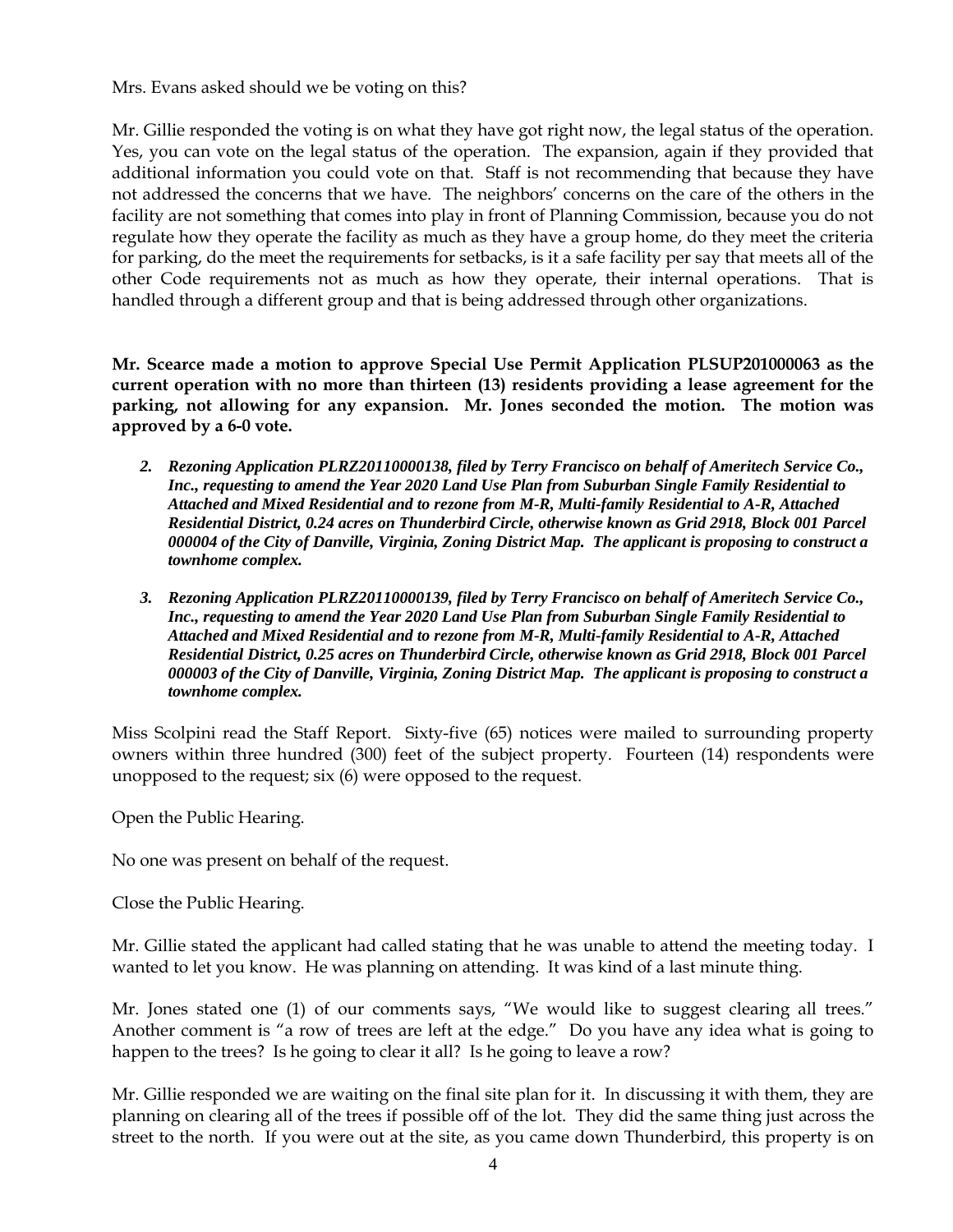the south side of it. They are built a similar complex directly across to the north. In that, they cleaned the property out and then went back in and landscaped it and everything else. Their plan was to clean everything and start over.

Mr. Griffith stated one (1) of the comments on here also suggests leaving a row of trees planted, but that is keeping where they have already started the excavation. I noticed they have already started doing the site work.

Mr. Gillie stated they did get an erosion and sediment control permit. You can get a permit to grade property prior to getting any development approvals through zoning.

Mr. Griffith stated the concern is that one (1) of the people have, and I was over there this morning, is to keep the red mud flowing from the property down across adjacent property. Is there something in the Code that prevents that or require them to do something to take measures to prevent that from happening?

Mr. Gillie responded State Erosion and Sediment Control regulations require silt fence and other things. They also require a construction entrance be installed, which is a stone construction entrance to try and knock off any of that red mud off vehicle tires before it is tracked out into the street. They are also required to put silt fence up to try and stop any water carrying dirt from going onto adjacent properties. Once the property is graded, if they do not go directly into construction they have a certain period of time before they have to seed the property to try and keep the dirt and other things from washing off. If you have seen the facility across the street, they have done a really nice job on the building. During times of construction you will have dirt move. They do the best they can and they follow those regulations. The City has an active program where we go out and monitor construction sites to make sure they are in compliance with Erosion and Sediment Control regulations. We are not anticipating an issue on this site.

Mr. Griffith stated I was just curious. I thought the piece of property across the street was very nice looking. I did not realize it was the same people that own this one (1).

Mr. Gillie stated they were successful across the street and wanted to do it on this side. If that works, they are looking at future sites in the immediate areas. This may come back to you again.

Mr. Griffith stated in looking at the map, the respondents who were opposed, most of them were farther away from the piece of property. None of the ones opposed were adjacent to this piece of property. It looks like they were the ones that are further away from this piece of property.

Mr. Gillie stated it appears that way.

**Mr. Scearce made a motion to approve Rezoning Application PLRZ20110000138 as submitted. Mr. Laramore seconded the motion. The motion was approved by a 6-0 vote.**

**Mr. Scearce made a motion to approve Rezoning Application PLRZ20110000139 as submitted. Mrs. Evans and Mr. Laramore seconded the motion. The motion was approved by a 6-0 vote.**

## **II. ITEMS NOT FOR PUBLIC HEARING**

## *1. Review of Final Plat of Dedication of Right of Way along Bridge Street.*

Mr. Gillie stated if you need me to read the staff report I can or I can give you just a synopsis of it.